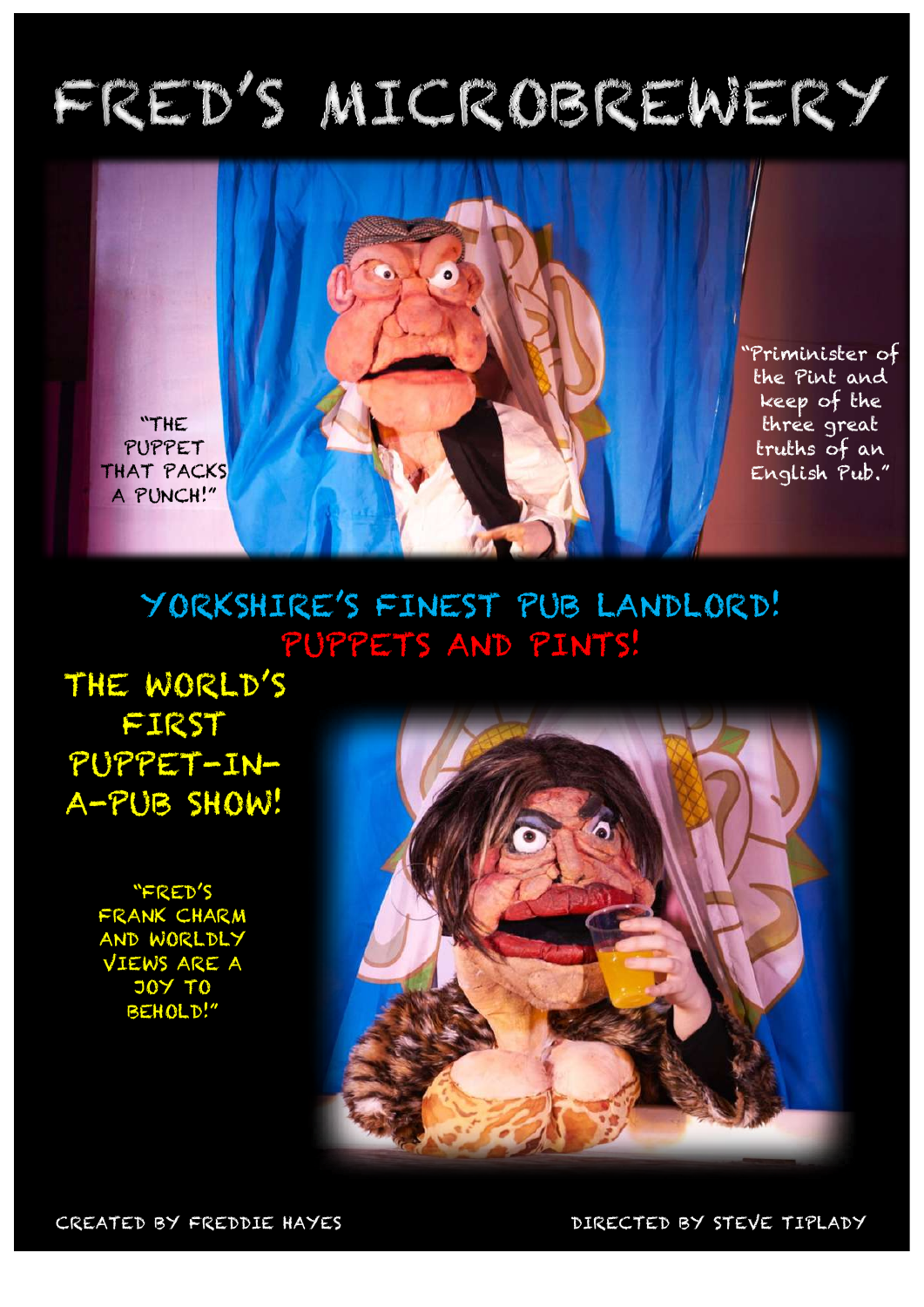### SYNOPSIS

Fred's Microbrewery is the world's first Puppet-in-a-Pub theatrical experience. A modern Punch and Judy story with "Fred", and his raunchy but bitter wife "Sharon", two very grumpy Yorkshire puppets cum pub landlord and landlady of Fred's Microbrewery. The dynamic duo serve beer infused banter to adult audiences for a night of debauchery and puppet profanities!



Fred and Sharon have become old news. The pub is failing and they have to do something about it. Craft ales and artisan lagers have become all the range so they have no choice but to jump on the bandwagon and create a new hipster enterprise - Fred's Microbrewery. The only problem is Fred's questionable views and slapstick stupidity means they just can't seem to

get it right!

The show pokes fun at attitudes of British national pride, sexism, gentrification and self assured masculinity through larger-than-life, outrageous puppets with ridiculous manners and offensive language. Fred and Sharon provide the audience with instantly recognizable characters who could have been plucked from any old boozer in God's own country.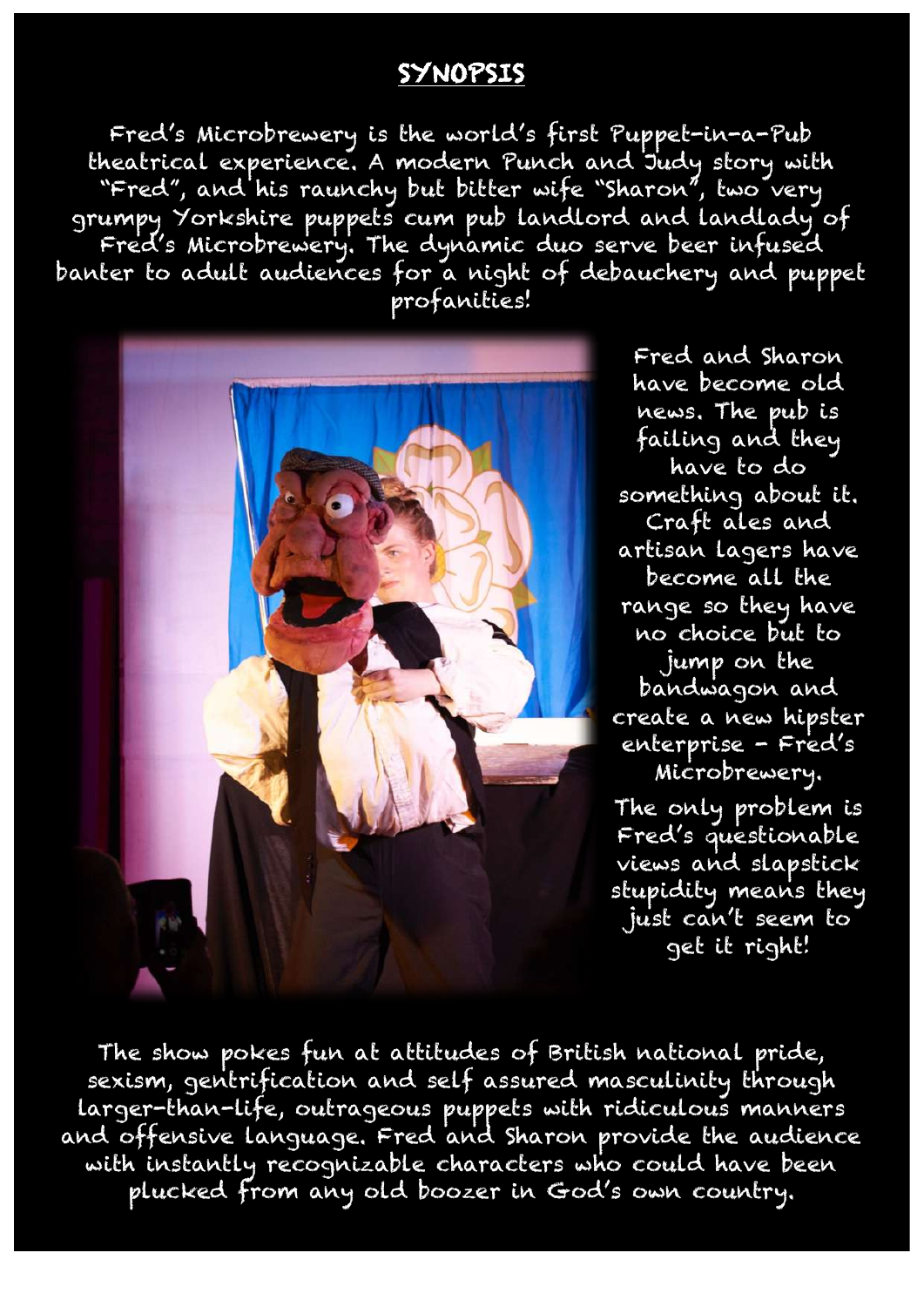

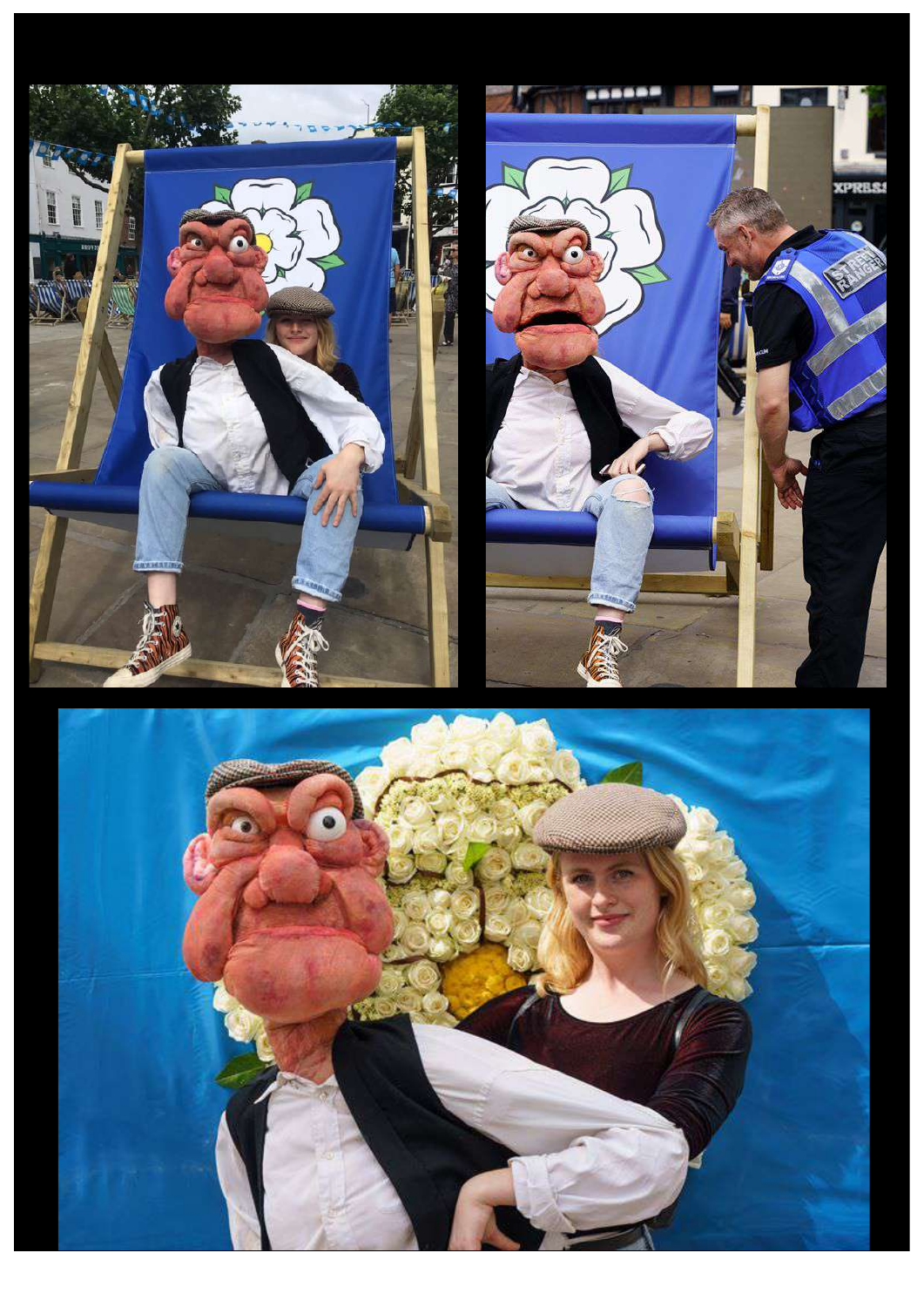The show is performed in a pop-up-bar and puppet theatre, it is 30 minutes long and can be tailored and adapted depending on the event, venue or audience.

Puppetry is an exciting art form and therefore my mission is to bring its hilarity and entertainment alongside the nation's favourite hobby –drinking.

#### BASIC INFORMATION

 $-Aqe: 18+$ 

(Negotiable under arrangement) -Running time: 30 minutes

- Can includes selfie opportunity with "Fred" & "Sharon"

Cast:

- Freddie Hayes Puppeteer - Technical assistant

#### TECHNICAL REQUIREMENTS

- Full technical specification will be made available in advance of the tour.

As well as theatre spaces, the show can be adapted for outside events and festivals as a pop up performance space SPACE REQUIRED

- Minimum stage dimensions- Width 2m, Height 3m, Depth 2m.

GET-IN

-15 minutes minimum

#### GET-OUT

- 15 minutes following performance.

#### SOUND

- PA Sound system and microphone must be borrowed by venue

-Sound cues

#### LIGHTING

- Basic lighting rig is required

(negotiable dependent on Venue limitations)

Power source required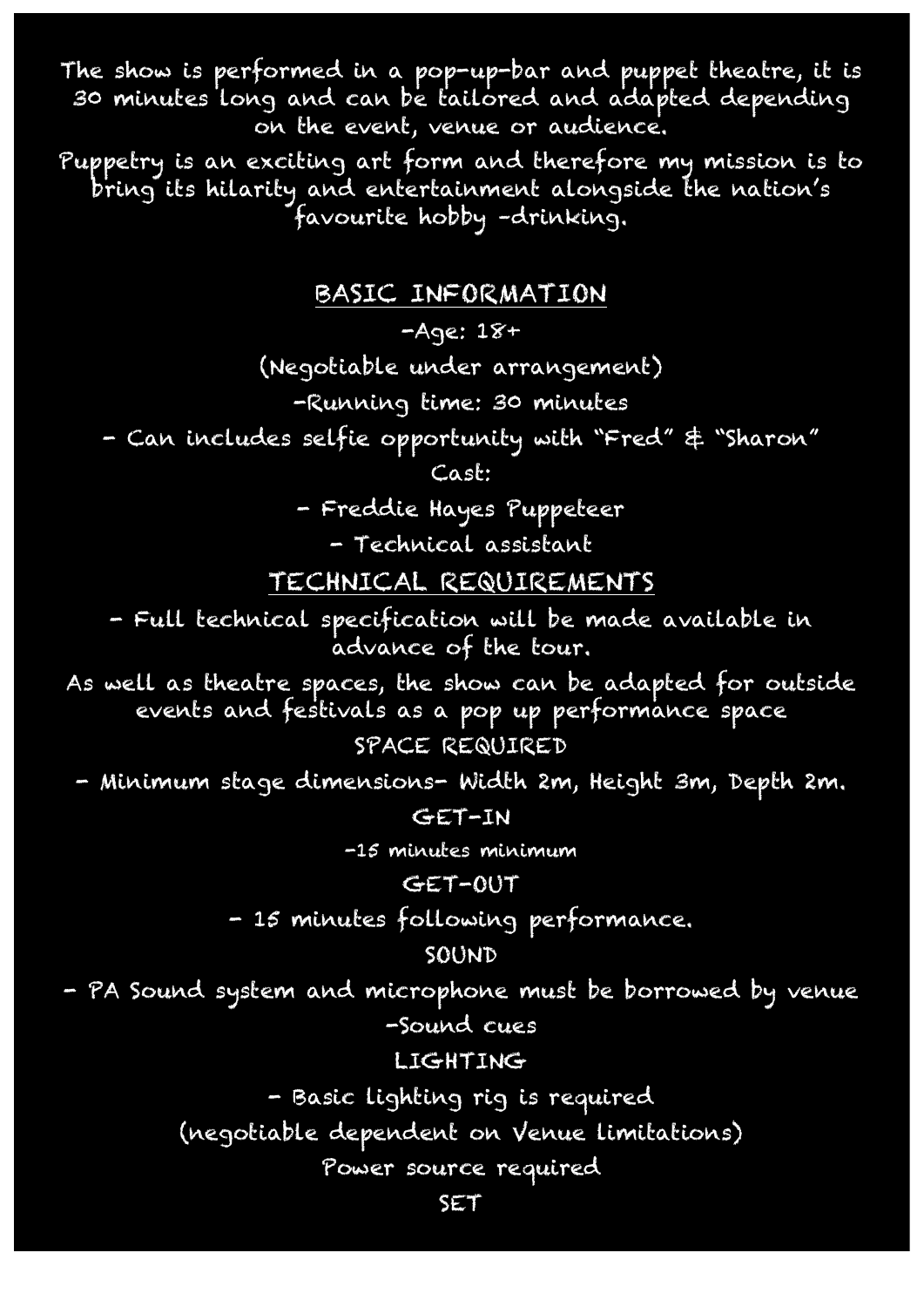#### - 160cm" 100cm" 100cm"- Puppet booth



#### Freddie Hayes – Creator

Freddie Hayes is a professionally trained puppeteer from the Royal Central School of Speech. Born and Bred in York, Freddie creates puppetry work based on eccentric characters she meets everyday and uses them as inspiration for her storytelling. She is a professional puppet maker and makes all her puppets from scratch in her puppet workshop. She is a dangerous comedy improviser and takes and uses comedy to tackle current issues and challenge the traditions of puppet theatre.

#### <u> Steve Tiplady - Director</u>

To create Fred's Microbrewery Freddie Hayes teamed up with renowned puppet director Steve Tiplady, uppeteer and director Steve Tiplady is Co-Artistic Director of Indefinite Articles with Sally Todd. He has devised and performed in all Indefinite Articles productions, including Pinocchio, in which he has performed for 20 years. His puppet directing credits elsewhere include Venus and Adonis, A Midsummer Night's Dream, Cymbeline, The Winter's Tale and Morte d'Arthur for Royal Shakespeare Company, Ménage à trois for National Theatre of Scotland, Dark Philosophers for National Theatre of Wales, Love's Labour's Lost and Dr Faustus for Shakespeare's Globe and The Lion, the Witch and the Wardrobe for 360 Productions. He is former Artistic Director of Little Angel Theatre, where his directing credits since include Jabberwocky and The Journey Home.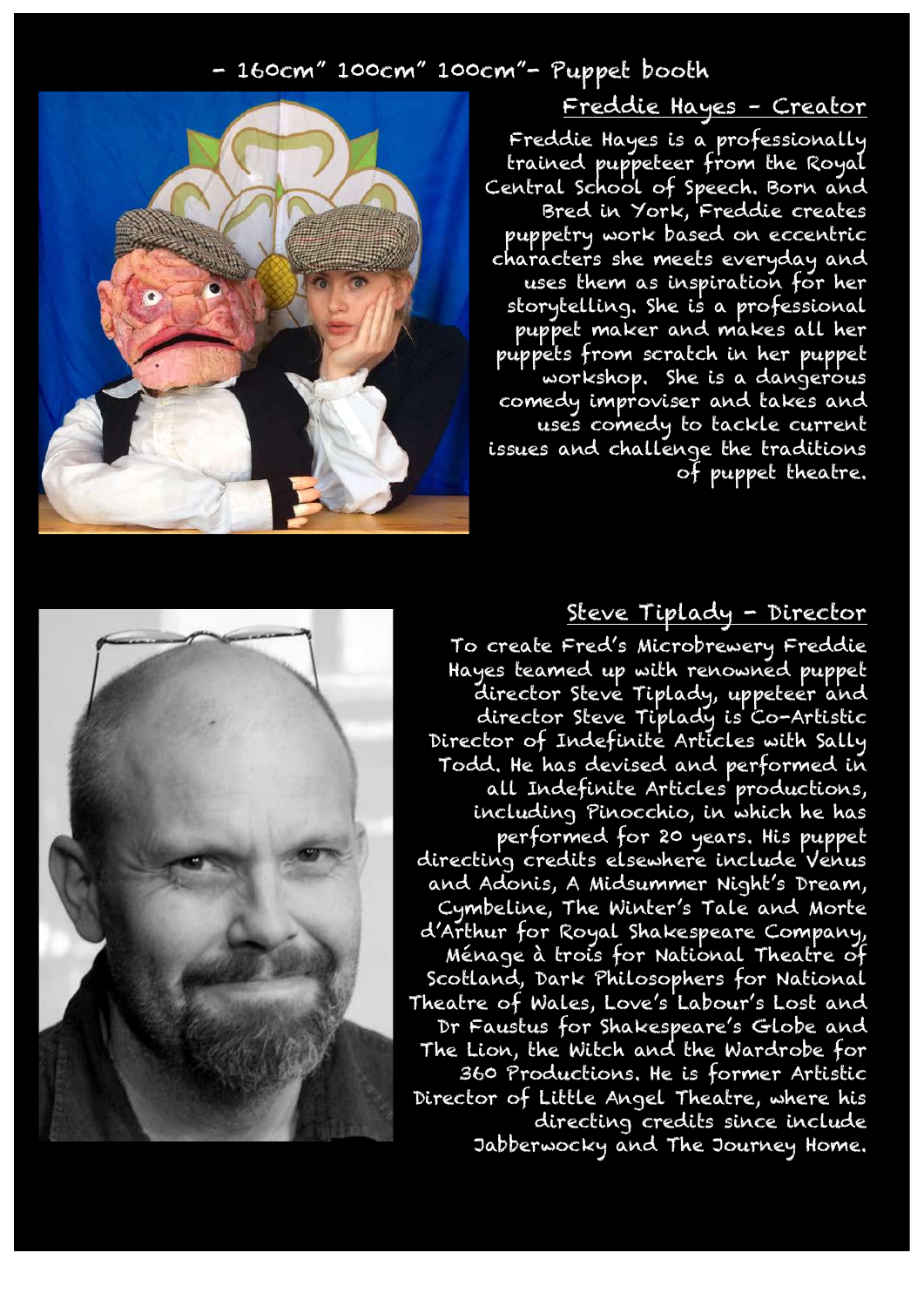## TARGET AUDIENCE

"Fred's Microbrewery" is an alternative entertainment service that is for everyone and anyone that enjoy surprises, light-hearted banter, storytelling, parties and puppets. Ideal for:

- Festivals Theatres Galleries - Press Nights - Pop-Up Bars - Breweries - Advertising
	- Television/ Film Cabarets Private Views - Clubs - Hen Nights - Stag Do's - Alternative Weddings - Alternative Parties



#### WALKABOUT PERFORMANCE

Performances can be tailored to venue or event dependent on party requirements. Details can be rearranged to fit the theme. There is the option of puppets to perform a walkabout act and /or serve drinks to punters dependent on licensing and venue facilities.

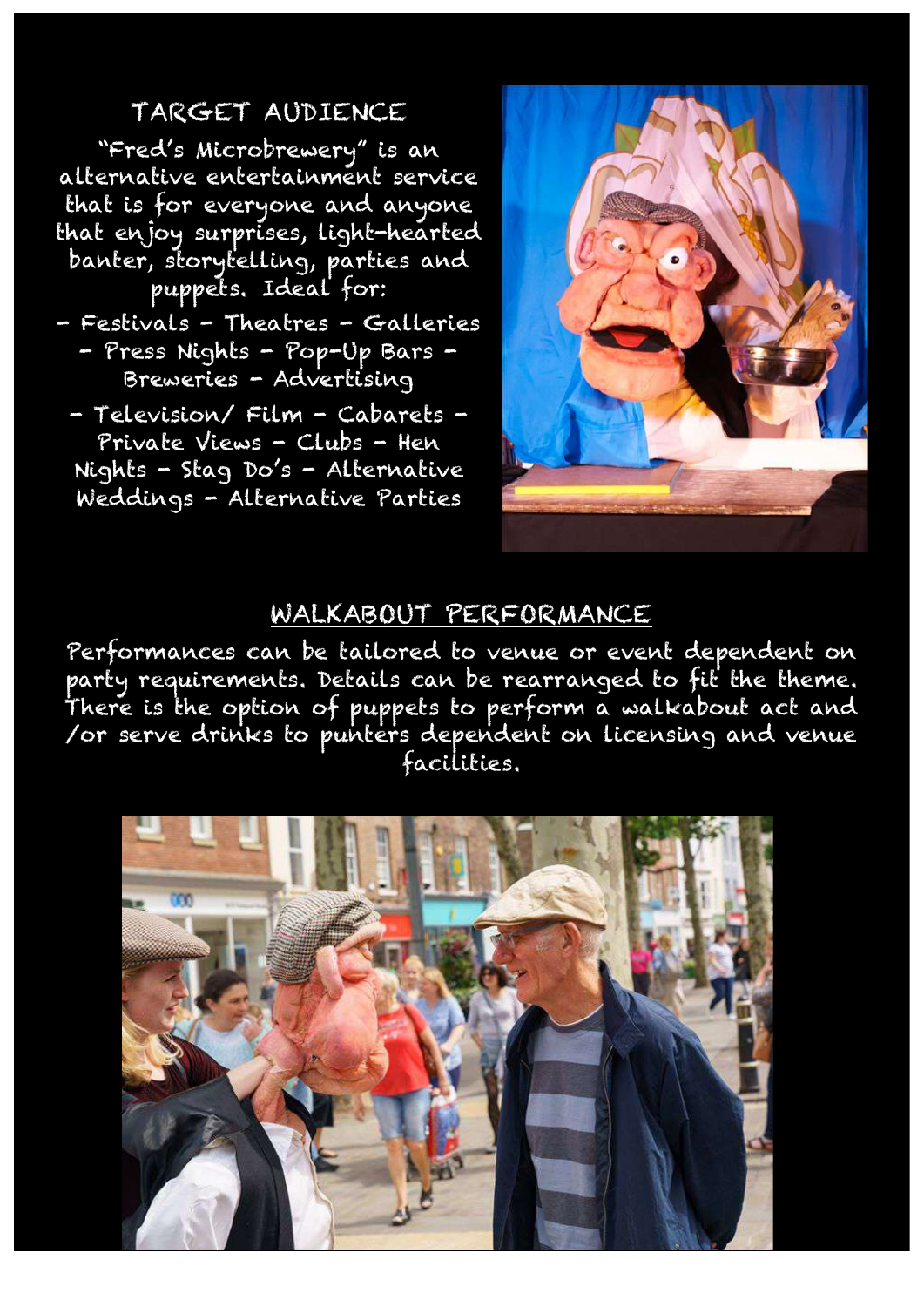## OPTIONS FOR SERVING ALCOHOL

- 1. Token system Upfront fee for hiring Puppet Booth + drink tokens to be bought at the venue and served by the puppets.
	- 2. Open bar bought by organisation + Upfront Fee for hiring Fred's Microbrewery
- 3. Puppets to serve from behind the venue's permanent bar + fee for hiring Fred's Microbrewery

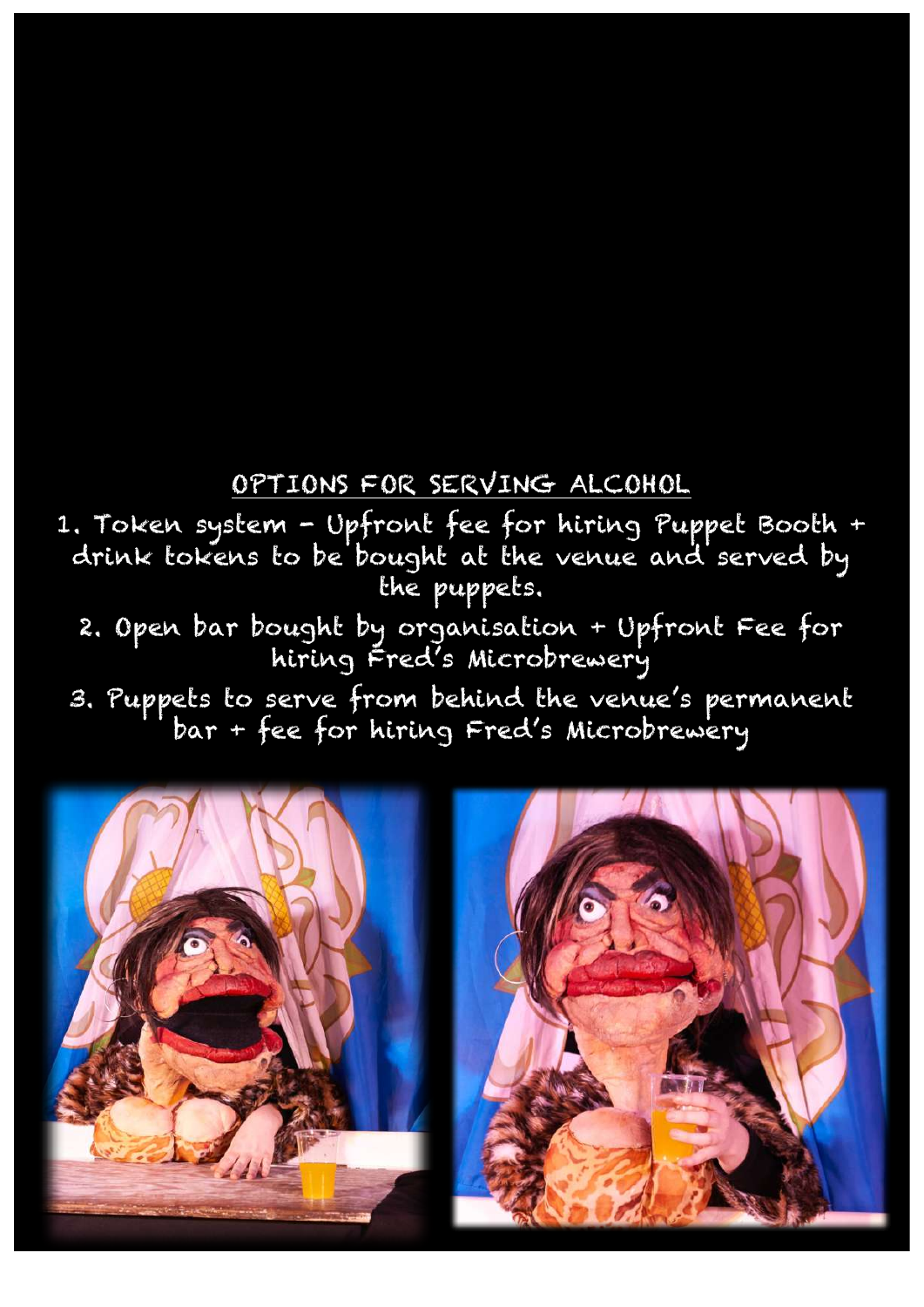# FRED'S MIRCROBREWERY HAS TOURED AROUND THE UK TO VARIOUS COMEDY CLUBS, FESTIVALS AND CABARETS